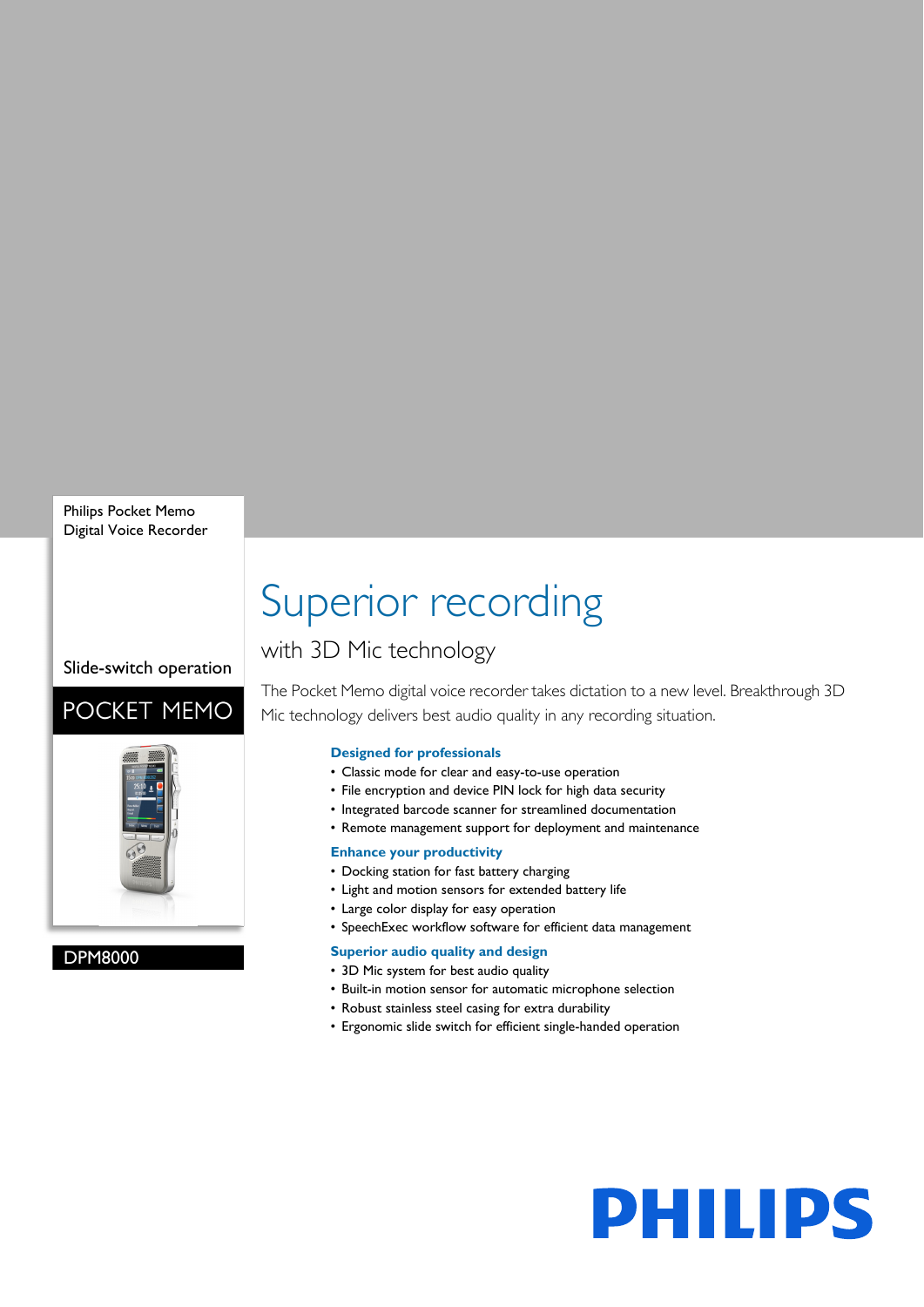## **Highlights**

### **3D Mic system**

The breakthrough 3D Mic technology uses the built-in microphones to always deliver best recording results: an omnidirectional microphone offering 360 degree sound pickup, ideal for the recording of multiple sound sources such as meetings, and a unidirectional microphone optimized for voice recording and accurate speechrecognition results.

### **Classic mode**

Many users still love their analog devices for their simplicity and userfriendliness. The optional classic mode gives the user the look and feel of working with an analog device while retaining the advantages of digital technology and keep focused on the essentials.

### **Docking station**

The stable and superior docking station provides speedy charging and automatic transfer of your recording to your computer. With an optional foot control connected, the docking station enables hands-free recording and transcription even without a computer.

### **Extended battery runtime**

The high-capacity Li-ion battery can be easily charged through a standard micro USB jack. The integrated light and motion sensors guarantee extended battery life. The smart technology adjusts the brightness of the display and switches automatically into stand-by mode when the device is idle, ensuring that your

recorder will always be ready to work when you are.

### **High data security**

Recordings can be encrypted in real time using the Advanced Encryption Standard (AES or Rijndael Algorithm) with a key length of 256 bits. AES provides a very high degree of security and has been approved in the USA for the most highly classified government information. The device itself can be assigned a PIN code to protect against unauthorized use or file playback.

### **Integrated barcode scanner**

The integrated barcode scanner enables you to link client or patient data to a recording by simply scanning over a barcode, even from a display. This ensures reliable assignment of client or patient IDs and speeds up your workflow.

### **Large color display**

The large full-color display offers sharp images, making it easier to see everything at first glance. The clear user interface is optimized for easy, intuitive operation.

### **Motion sensor**

The built-in motion sensor senses when the device is placed on the desk or held in the hand and selects the microphone accordingly to suit the recording situation. The motion sensor switches automatically into standby mode when the device is idle. Once the Pocket

Memo is picked up again, it's ready to record within seconds.

### **Configuration & maintenance**

The Philips SpeechExec Remote Device Manager software allows IT administrators to centrally manage, configure and update dictation hardware from Philips, saving valuable time and resources. Managing device settings for individuals, groups and teams or the whole organization is easily done remotely.

### **Robust and ergonomic design**

The asymmetrical and ergonomic shape fits perfectly into your hand. Its slim and lightweight design maximizes comfort, even when working over longer periods of time. The brushed stainless steel creates a robust and highly durable protective shell around the device.

### **SpeechExec workflow software**

The SpeechExec Pro software organizes the workflow of dictation files and resulting documents between author and transcriptionist, and allows you to monitor the status of your work.

### **Wear-free slide switch**

The quick-response and ergonomic slide switch is designed for singlehanded operation of all recording and playback functions, allowing easy and quick file editing (insert, overwrite, append). It operates with a light sensor signal, making it wear-free and durable.